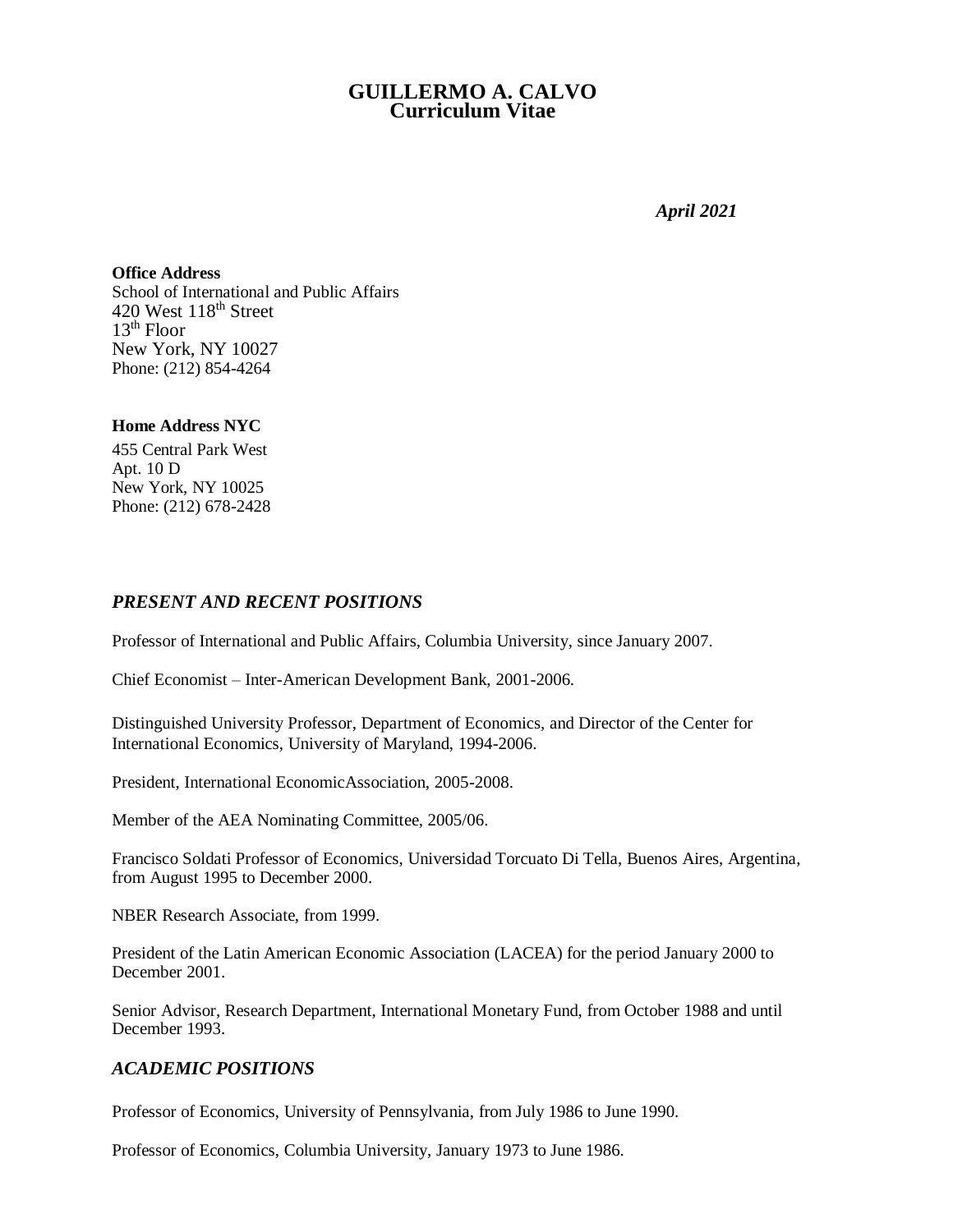Visiting Professor of Economics, University of Pennsylvania, January-Ma 1984.

Visiting Professor of Economics, University of Chicago, January-May, 1981.

Visiting Researcher at Centro de Estudios Macroeconómicos de la Argentina (C.E.M.A.) Buenos Aires, July-August 1979, May-December 1980, June-August 1981, May-June 1982, August-September 1984, July 1986

Visiting Researcher at the Institute for International Economic Studies, University of Stockholm, May 1- June 15, 1978, May/June 1988.

Ford Foundation Visiting Professor to the National University of Colombia and Los Andes University (Colombia), November 1969-December 1972.

Visiting Researcher at Di Tella Institute, Center for Economic Research, September-November 1969.

Ford Foundation Visiting Professor to the Banco de la Reserva del Perú August 1968-July 1969.

#### *OTHER POSITIONS AND ACTIVITIES*

Testified in Congress on Dollarization, 1999 and 2000, and the Mexican Rescue Package 1995.

Advisor to the Minister of the Economy, Argentina, July-September 1996.

Editorial Committee of *Empirica*, since 1993.

Editorial Committee of the *Staff Papers* of the International Monetary Fund, from November 1988 to March 1994.

Associate Editor of the *Journal of Monetary Economics*, 1980-1984.

Associate Editor of the *Journal of International Economics*, 1980-1987.

Associate Editor of the *International Economic Review,* 1986-1996.

Editor of the Macroeconomics and International Finance Series (jointly with B. McCallum) of Rowman and Allanheld (a Division of Littlefield, Adams and Co.), 1983-1986.

Editorial Committee of *Revista Española de Economía* 1984-1989.

Editorial Committee of the *World Bank Economic Review*, 1991-1996.

Visiting Scholar to the Research Department, International Monetary Fund, June 1987-January 1988, June-September 1988.

### *PUBLICATIONS*

"Efficient and Optimal Utilization of Capital Services," *American Economic Review* Vol. LXV, 1, March 1975.

"Optimal Growth in a Putty-Clay Model," *Econometrica*, Vol. 44, No. 5, September 1976.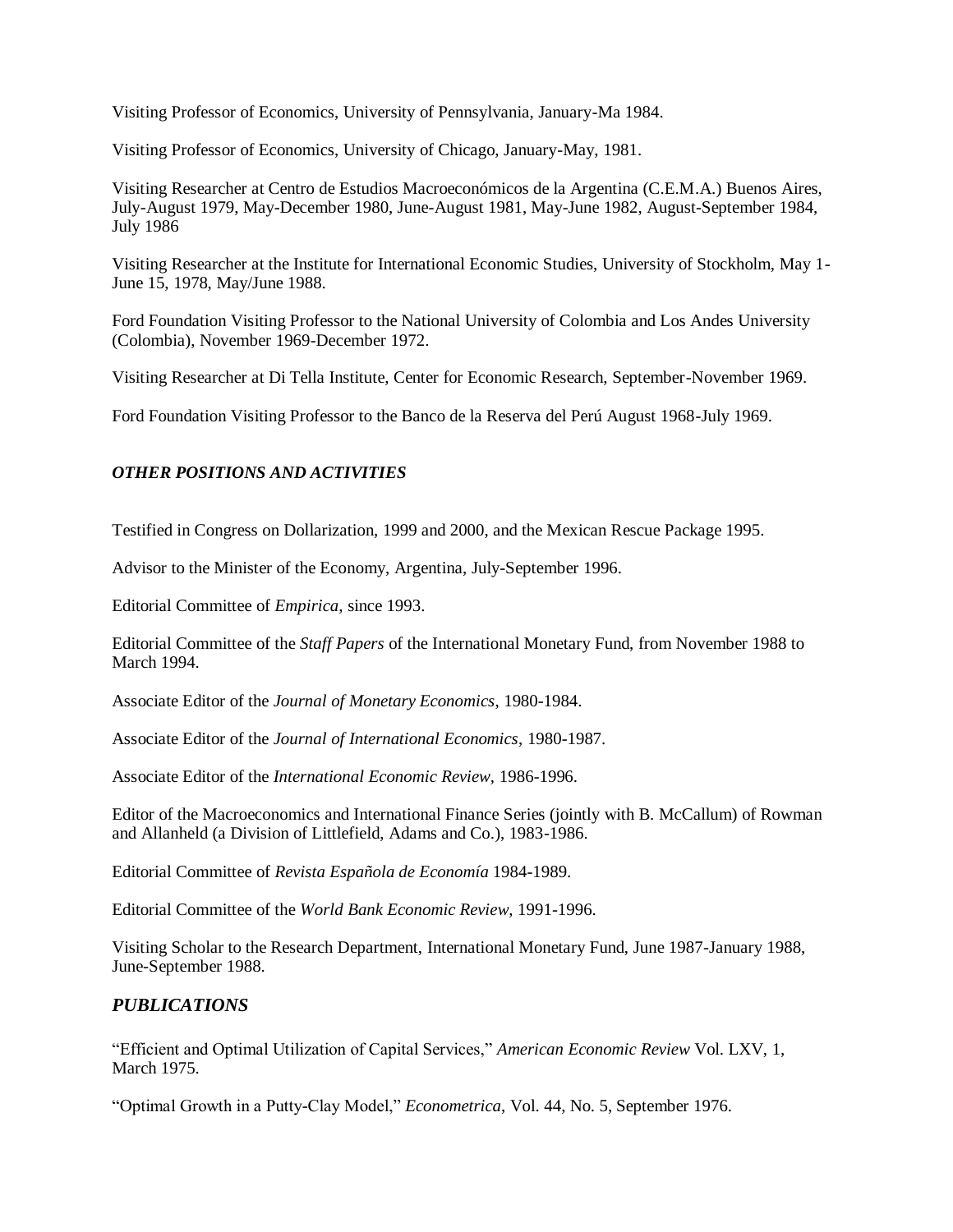"Optimal Maximin Accumulation with Uncertain Future Technology," *Econometrica*, Vol. 45, No. 2, March 1977.

"A Model of Exchange Rate Determination under Currency Substitution and Rational Expectations," with C.A. Rodriguez *Journal of Political Economy*, Vol. 85, No. 3, April 1977.

"The Stability of Models of Money and Perfect Foresight: A Comment," *Econometrica*, Vol. 85, No. 5, October 1977.

"Some Notes on Time Inconsistency and Rawl's Maximin Criterion," *Review of Economic Studies*, February 1978.

"Urban Unemployment and Wage Determination in LDC's: Trade Unions in the Harris-Todaro Model," *International Economic Review*, February 1978.

"Supervision, Loss of Control and the Optimum Size of the Firm," with S. Wellisz, *Journal of Political Economy*, Vol. 86, October 1978.

"On the Optimal Acquisition of Foreign Capital through Investment of Oil Export Revenues," with R. Findlay, *Journal of International Economics*, November 1978.

"On the Indeterminacy of Interest Rates and Wages with Perfect Foresight," *Journal of Economic Theory,* December 1978.

"Ex-post Behavior of Firms Offering Optimal Employment Contracts," *Economic Letters*, 1, 1978.

"Optimal Seigniorage from Money Creation -- An Analysis in Terms of the Optimum Balance of Payments Deficit Problem," *Journal of Monetary Economics*, 4, 1978.

"On Models of Money and Perfect Foresight," *International Economic Review*, February 1979.

"Optimal Population and Capital Over Time: The Maximin Perspective," *Review of Economic Studies*, February 1979.

"Fiscal Policy, Welfare and Employment with Perfect Foresight," *Journal of Macroeconomics*, 1, Spring 1979.

"Quasi-Walrasian Theories of Unemployment," *Proceedings of the American Economic Association, American Economic Review*, May 1979.

"The Incidence of a Tax on Pure Rent: A New (?) Reason for an Old Answer," with L.J. Kotlikoff and C.A. Rodriguez, *Journal of Political Economy*, August 1979.

"Hierarchy, Ability and Income Distribution," with S. Wellisz, *Journal of Political Economy*, October 1979.

"Employment-Contingent Wage Contracts," with E.S. Phelps *Journal of Monetary Economics, Carnegie-Rochester Conference Series*, No. 5, 1977. Reprinted in *Studies in Macroeconomic Theory: Employment and Inflation*, edited by E.S. Phelps (New York: Academic Press, 1979).

"Tax-Financed Government Spending in a Neoclassical Model with Sticky Wages and Rational Expectations," *Journal of Economic Dynamics and Control*, February 1980.

"Apertura Financiera, Paridad Móvil y Tipo de Cambio Real," (Financial Opening, Flexible Parity and the Real Exchange Rate), *Ensayos Económicos*, Central Bank of Argentina, December 1980.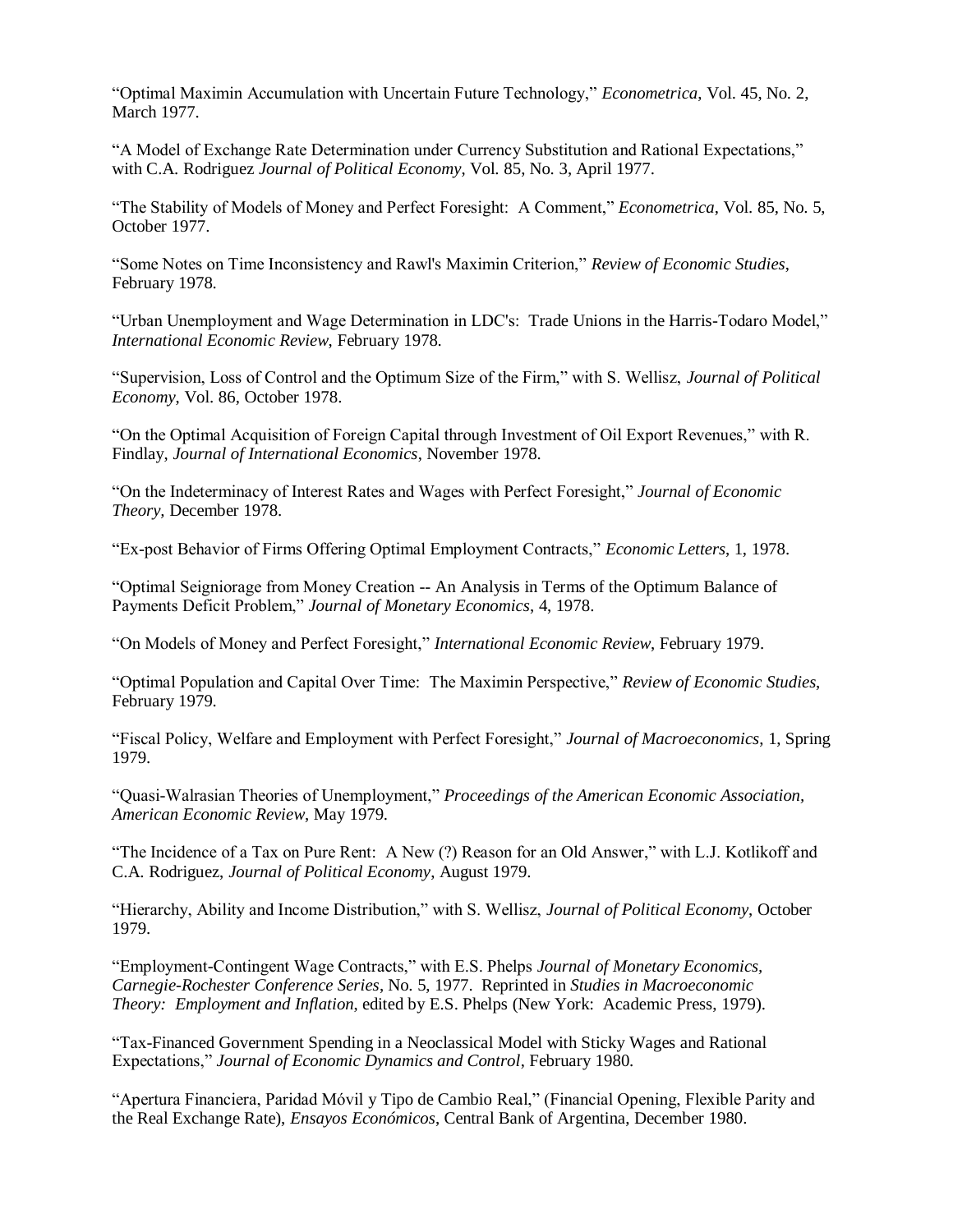"Technology, Entrepreneurs and Firm Size," *Quarterly Journal of Economics*, December 1980.

"Capital Accumulation and Welfare: A Note," *Economic Letters*, 1980.

"Capitalización de las Reservas y Tipo Real de Cambio (Capitalization of Reserves and Real Exchange Rate), *Cuadernos de Economia*, Chile, April 1981.

"Devaluation: Levels vs. Rates," *Journal of International Economics*, 11, 1981.

"On the Time Consistency of Optimal Policy in a Monetary Economy," *Econometrica*, November 1978. Reprinted in *Rational Expectations and Econometric Practice*, edited by R.E. Lucas Jr. and T.J. Sargent (Minneapolis: University of Minnesota Press, 1981).

"Involuntary Unemployment and Inventories: An Exploratory Model of Equilibrium and Pure Competition," *Journal of Macroeconomics*, Summer of 1982.

"Growth and Inflationary Finance: Variations on a Mundellian Theme," with D.P. Peel, *Journal of Political Economy*, September 1983.

"A Model of Non-Walrasian General Equilibrium: Its Pareto Inoptimality and Pareto Improvement," with E.S. Phelps, in *Macroeconomics, Prices and Quantities*, edited by J. Tobin (Washington D.C.: The Brookings Institution, 1983).

"International Factor Mobility and National Advantage," with S. Wellisz, *Journal of International Economics*, Vol. 14, 1983.

"Staggered Contracts and Exchange Rate Policy," in *Exchange Rates and International Macroeconomics*, edited by J.A. Frenkel, (Chicago: University of Chicago Press for the National Bureau of Economic Research, 1983).

"Staggered Contracts in a Utility-Maximizing Framework," *Journal of Monetary Economics*, September 1983.

"Trying to Stabilize: Some Theoretical Reflections Based on the Case of Argentina," in *Financial Policies and the World Capital Market: The Problem of Latin American Countries*, edited by P. Aspe A., R. Dornbusch and M. Obstfeld, (Chicago: University of Chicago Press for the National Bureau of Economic Research, 1983).

"Demand Fluctuations, Inventories and Capacity Utilization," with F.E. Thoumi, S*outhern Economic Journal*, January 1984.

"Macroeconomic Implications of the Government Budget: Some Basic Considerations," *Journal of Monetary Economics*, January 1985.

"Reserves and the Managed Float: A Search for the Essentials," *Journal of International Money and Finance*, March 1985.

"The Inefficiency of Unemployment: The Supervision Perspective," *Quarterly Journal of Economics*, May 1985.

"Currency Substitution and the Real Exchange Rate: The Utility Maximization Approach," *Journal of International Money and Finance*, 4, 1985.

"Fractured Liberalism: Argentina Under Martinez de Hoz," *Economic Development and Cultural Change*, April 1986.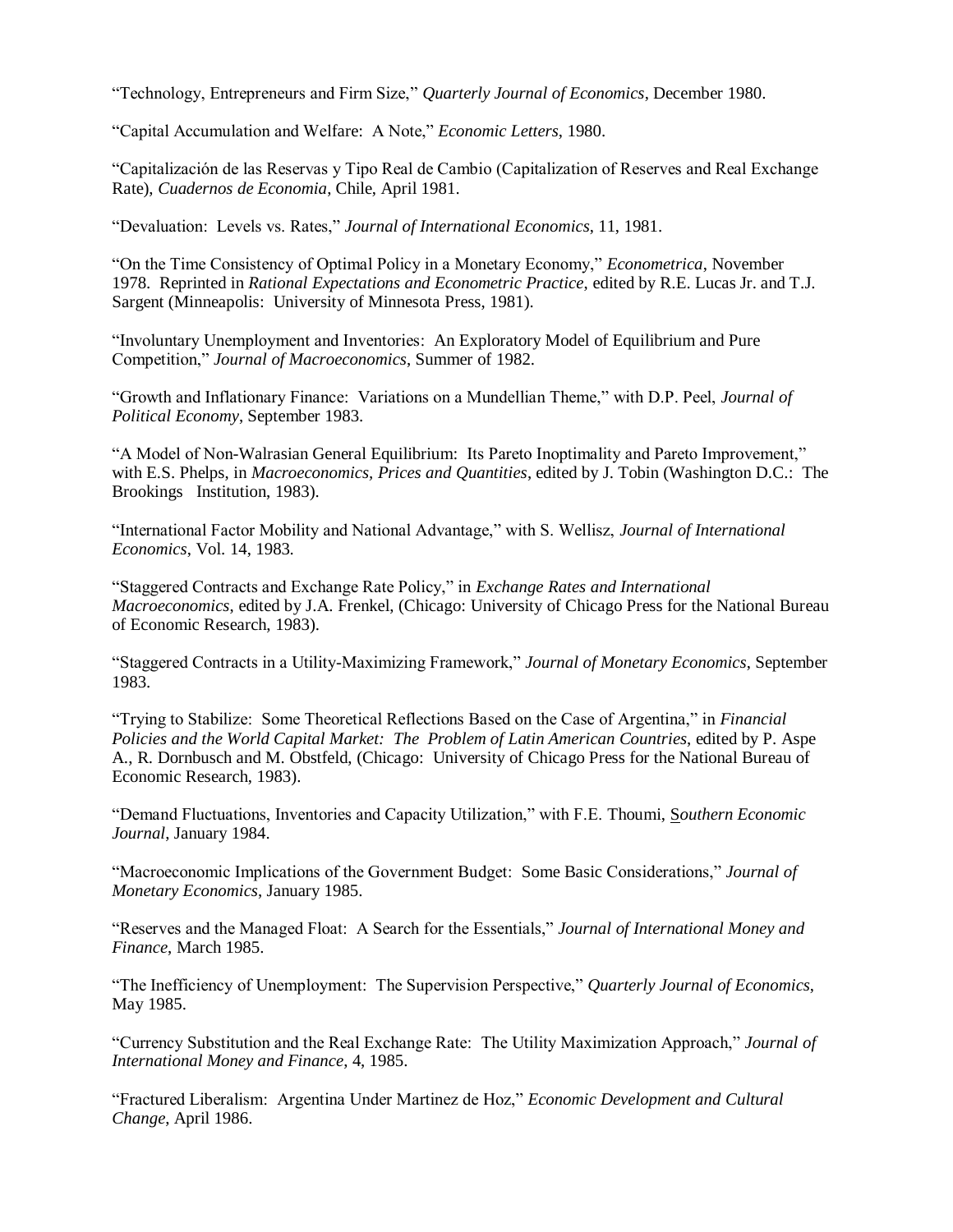"Temporary Stabilization: Predetermined Exchange Rates," *Journal of Political Economy*, December 1986.

"On the Costs of Temporary Liberalization/Stabilization Experiments," in M. Connolly and C. Gonzalez (eds.) *Economic Reform and Stabilization in Latin America*, (New York: Praeger Publishers, 1986).

"Welfare, Banks, and Capital Mobility: The Case of Predetermined Exchange Rates," in *Structural Adjustment and the Real Exchange Rate in Developing Countries*, edited by Sebastian Edwards (Chicago: University of Chicago Press for the National Bureau of Economic Research, 1986).

"Balance of Payments Crises in a Cash-in-Advance Economy: Current Account and Real Exchange Rate Implications with Perfect-Foresight Dynastic Families," *Journal of Money, Credit and Banking*, February 1987.

"Real Exchange Rate Dynamic with Fixed Nominal Parities: Structural Change and Overshooting," *Journal of International Economics*, February 1987.

"On the Costs of Temporary Policy," *Journal of Development Economics*, December 1987.

"On the Economics of Supervision," in H.R. Nalbantian (ed.) *Incentives, Cooperation and Risk Sharing*; New Jersey: Rowman and Littlefield, 1987.

"Notes on Credibility and Economic Policy," (in Spanish) *Información Comercial Española,* May 1988.

"Costly Liberalizations," *Staff Papers* of the International Monetary Fund, September 1988.

"Servicing the Public Debt: The Role of Expectations," *American Economic Review*, September 1988.

"Optimal Time-Consistent Fiscal Policy with Uncertain Lifetimes," with Maurice Obstfeld, *Econometrica*, March 1988. An extended version was published in *Economic Effects of the Government Budget*, edited by Elhanan Helpman, Assaf Razin, and Efraim Sadka; Cambridge, MA: MIT Press, 1988.

"Anticipated Devaluations," *International Economic Review*, August 1989.

"Is Inflation Effective for Liquidating Short-Term Nominal Debt?" *Staff Papers* of the International Monetary Fund, December 1989.

"Controlling Inflation: The Problem of Non-Indexed Debt," in *Debt, Adjustment and Recovery: Latin America's Prospect for Growth and Development*, S. Edwards and F. Larrain (eds.); New York: Basil Blackwell, 1989.

"Perspectives on Foreign Debt" (in Spanish with Eduardo Borensztein) *El Trimestre Económico*, December 1989.

"A Delicate Equilibrium: Debt Relief and Default Penalties in an International Context," in Jacob A. Frenkel (ed.) *Analytical Issues in Debt*; Washington: International Monetary Fund, 1989.

"Credibility and Nominal Debt: Exploring the Role of Maturity in Managing Inflation," (with Pablo Guidotti) *Staff Papers* of the International Monetary Fund, September 1990.

"Time Consistency of Fiscal and Monetary Policy," (with M. Obstfeld) *Econometrica*, September 1990.

"Interest Rate Policy in a Small Open Economy: The Predetermined Exchange Rates Case," (with Carlos Végh) IMF *Staff Papers*, Vol. 37, December 1990.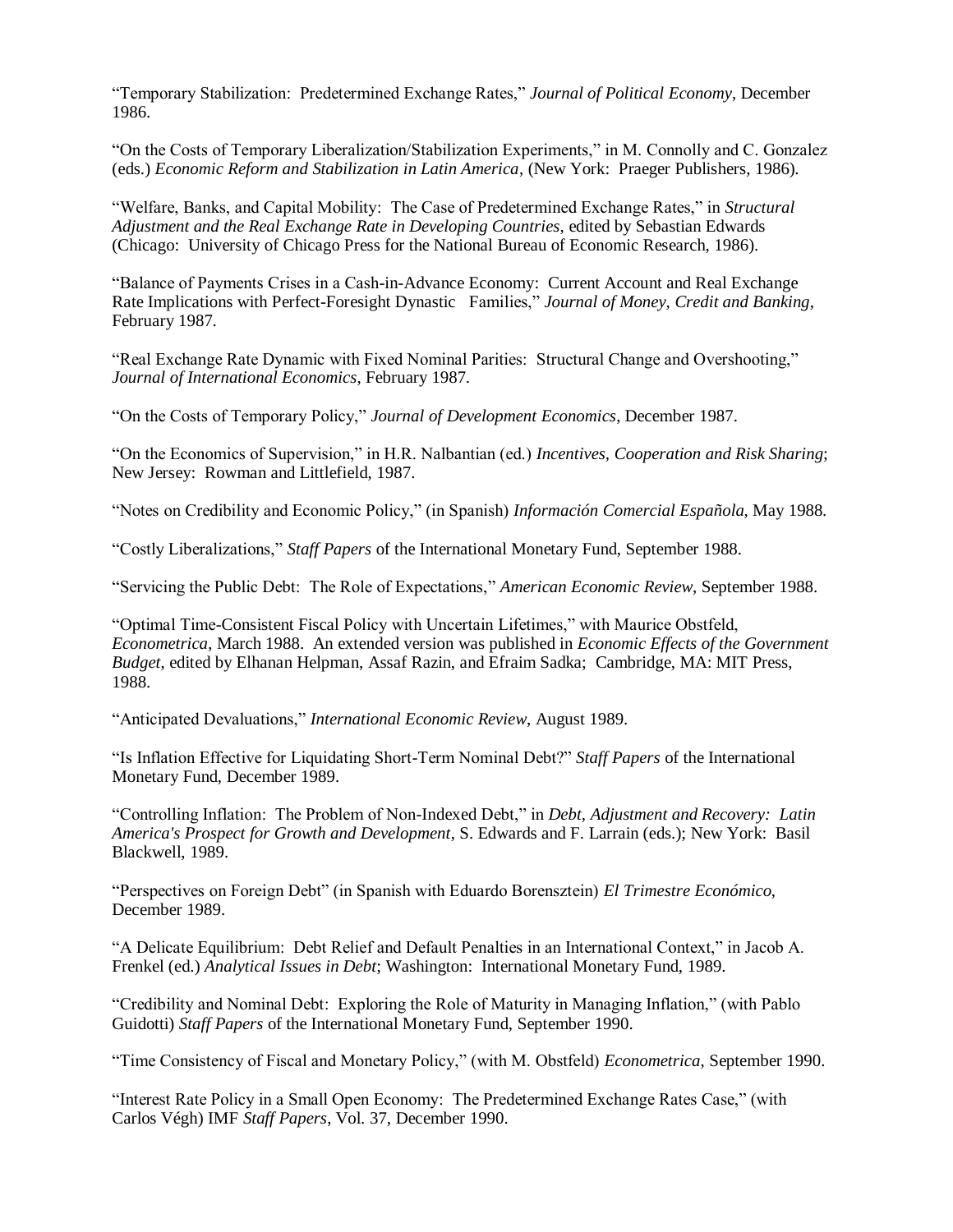"Indexation and Maturity of Government Bonds: An Exploratory Model," (with Pablo Guidotti) in (R. Dornbusch, and M. Draghi, eds.) *Capital Markets and Debt Management*; Cambridge University Press, 1990.

"Incredible Reforms," in Calvo *et al*. (eds.) *Debt, Stabilization and Development*; New York: Basil Blackwell.

"From Centrally-Planned to Market Economy: The Road from CPE to PCPE," with Jacob Frenkel, *Staff Papers*, June 1991.

"Debt Relief and Debt Reschedule: The Optimal Contract Approach" (with Graciela Kaminsky), in *Journal of Development Economics*, July 1991.

"Credit Markets, Credibility and Economic Transformation," with Jacob A. Frenkel, in *Journal of Economic Perspectives*, Fall 1991.

"The Perils of Sterilization," *Staff Papers*, December 1991.

"Financial Aspects of Socialist Economies: From Inflation to Reform," in *Adjustment and Growth in Reforming Socialist Economies: Lessons from Experience*, eds. Vittorio Corbo, Fabrizio Coricelli, and Jan Bossak, The World Bank, 1991.

"Optimal Maturity of Nominal Government Debt: The First Tests," with Pablo Guidotti and Leonardo Leiderman, *Economic Letters*, 1991.

"Temporary Stabilization Policy: The Case of Flexible Prices and Exchange Rates," Journal *of Economic Dynamics and Control*, 15, 1991.

"Optimal Inflation Tax under Pre-commitment: Theory and Evidence," with Leonardo Leiderman, *American Economic Review*, March 1992.

"Stabilizing Previously-Centrally-Planned Economy: Poland 1990," with Fabrizio Coricelli, *Economic Policy*, April 1992.

"Currency Substitution in Developing Countries: An Introduction," *Revista de Análisis Económico,* with Carlos Végh, June 1992.

"Optimal Maturity of Nominal Government Debt: An Infinite-Horizon Model," with Pablo Guidotti, *International Economic Review*, November 1992.

"Are High Interest Rates Effective for Stopping High Inflation? Some Skeptical Notes," in *The World Bank Economic Review*, vol.6, no.1, 1992.

"Obstacles to Transforming Centrally-Planned Economies: The Role of Capital Markets," with Jacob A. Frenkel, in *Transition to a Market Economy in Central and Eastern Europe*, proceedings of the OECD-World Bank Conference, Paris, 1992.

"Stagflationary Effects of Stabilization Programs in Reforming Socialist Countries: Enterprise-Side vs. Household-Side Factors," with Fabrizio Coricelli, *World Bank Economic Review*, vol.6, no.1, 1992.

"Transformation of Centrally-Planned Economies: Credit Markets and Sustainable Growth," with Jacob A. Frenkel, in G. Winkler, ed., *Central and Eastern Europe: Roads to Growth*, IMF, 1992.

"Capital Inflows and Real Exchange Rate Appreciation in Latin America: The Role of External Factors," with L. Leiderman and C. Reinhart, *Staff Papers*, March 1993.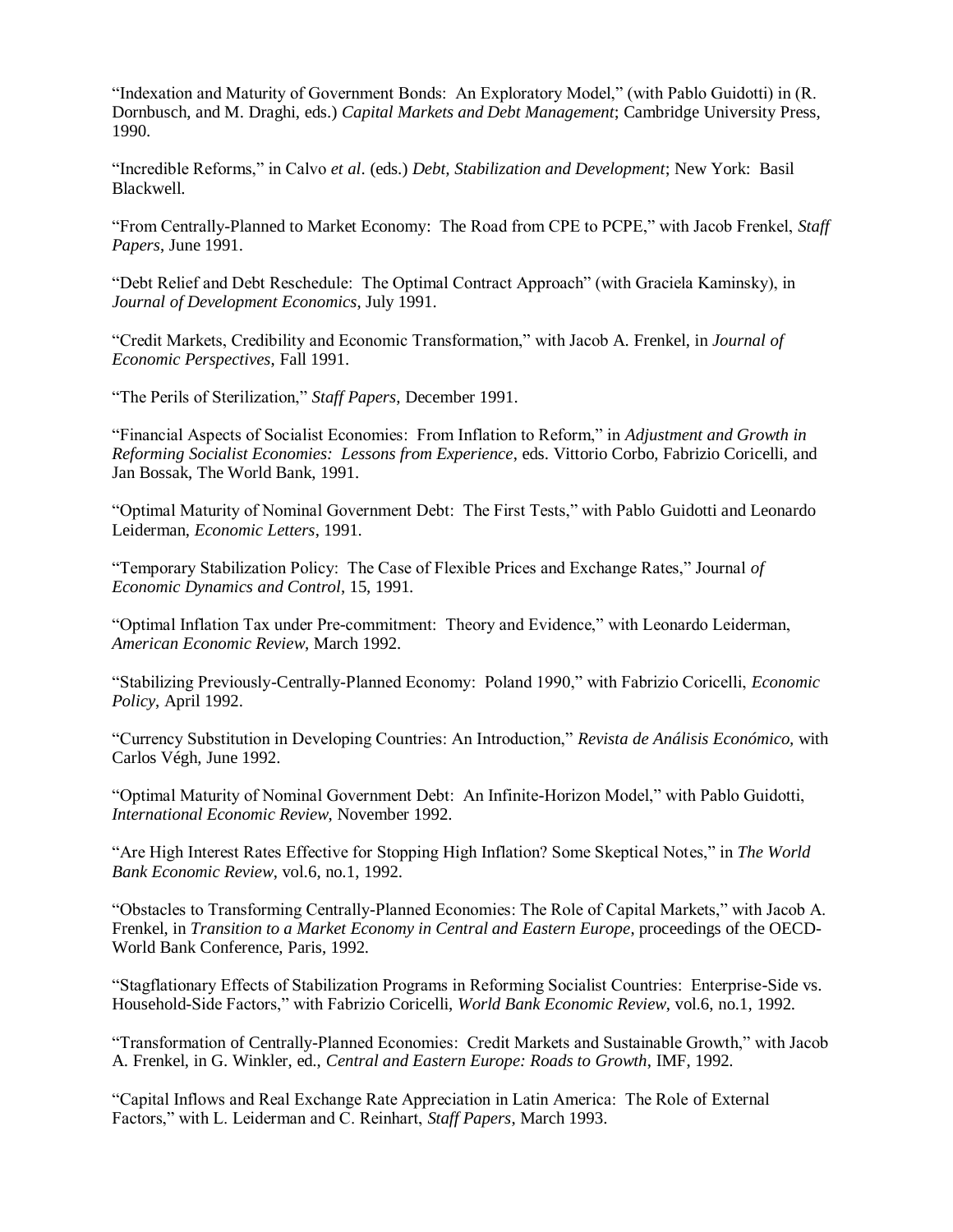"Output Collapse in Eastern Europe: The Role of Credit," with Fabrizio Coricelli, *Staff Papers*, March 1993.

"On the Flexibility of Monetary Policy: The Case of the Optimal Inflation Tax" with P. Guidotti, *Review of Economic Studies*, June 1993.

"Exchange-Rate-Based Stabilization under Imperfect Credibility," with Carlos Végh, in Proceedings from I.E.A. Conference on *Open Economy Macroeconomics*, MacMillan, 1993.

"Management of Nominal Public Debt: Theory and Applications," in *The Political Economy of Government Debt*, eds. Harrie Verbon and Frans van Winden; Amsterdam, Holland: North Holland, 1993.

"Inflation Stabilization and Nominal Anchors," with C. Végh, *Contemporary Policy Issues*, April 1994.

"Money Demand, Bank Credit, and Economic Performance in Former Socialist Economies," with M. Kumar, *Staff Papers*, July 1994.

"The Capital Inflows Problem: Concepts and Issues," with L. Leiderman and C. Reinhart, *Contemporary Economic Policy*, July 1994,

"Inflation Stabilization and Nominal Anchors," (with C. Végh) *Contemporary Economic Policy*, April 1994.

"Capital Inflows to Latin America: The 1970s and the 1990s" with C. Reinhart and L. Leiderman, in E.L. Bacha (editor) *Economics in a Changing World*, Proceedings of the Tenth World Congress of the International Economic Association*,* Vol. 4, Macmillan, London, 1994.

"Credibility and the Dynamics of Stabilization Policy: A Basic Framework," in C.A. Sims (editor) *Advances in Econometrics, Sixth World Congress*, Vol. II, Proceedings from the VI World Meeting of the Econometric Society*;* Cambridge, U.K.: Cambridge University Press, 1994.

"Interenterprise Arrears in Economies in Transition," with F. Coricelli, *Empirica*, 21, 1994.

"Stabilization Dynamics and Backward-Looking Contracts" with C. Végh, *Journal of Development Economics*, 43(1), 1994.

"Targeting the Real Exchange Rate: Theory and Evidence" with C. Reinhart and C. Végh, *Journal of Development Economics*, 1995.

"Fighting Inflation with High Interest Rates: The Small-Open-Economy Case under Flexible Prices" with C. Végh, *Journal of Money, Credit, and Banking*, March 1995.

"The Management of Capital Flows: Domestic Policy and International Cooperation," in *The International Monetary and Financial System: Developing-Country Perspectives*, G.K. Helleiner (ed.); New York: St. Martin's Press, Inc., 1996.

"Inflows of Capital to Developing Countries in the 1990s" with L. Leiderman and C. Reinhart, *Journal of Economic Perspectives*, Spring 1996.

"Capital Flows and Macroeconomic Management: Tequila Lessons," *International J. Finance Economics*, vol. 1, 1996. Also in G. Calvo *Emerging Capital Markets in Turmoil: Bad Luck or Bad Policy?*, Cambridge, MA: MIT Press 2005.

"What Role for the Official Sector?" (with M. Goldstein) in G. Calvo, M. Goldstein and E. Hochreiter (eds.) *Private Capital Flows to Emerging Markets after the Mexican Crisis*, 1996.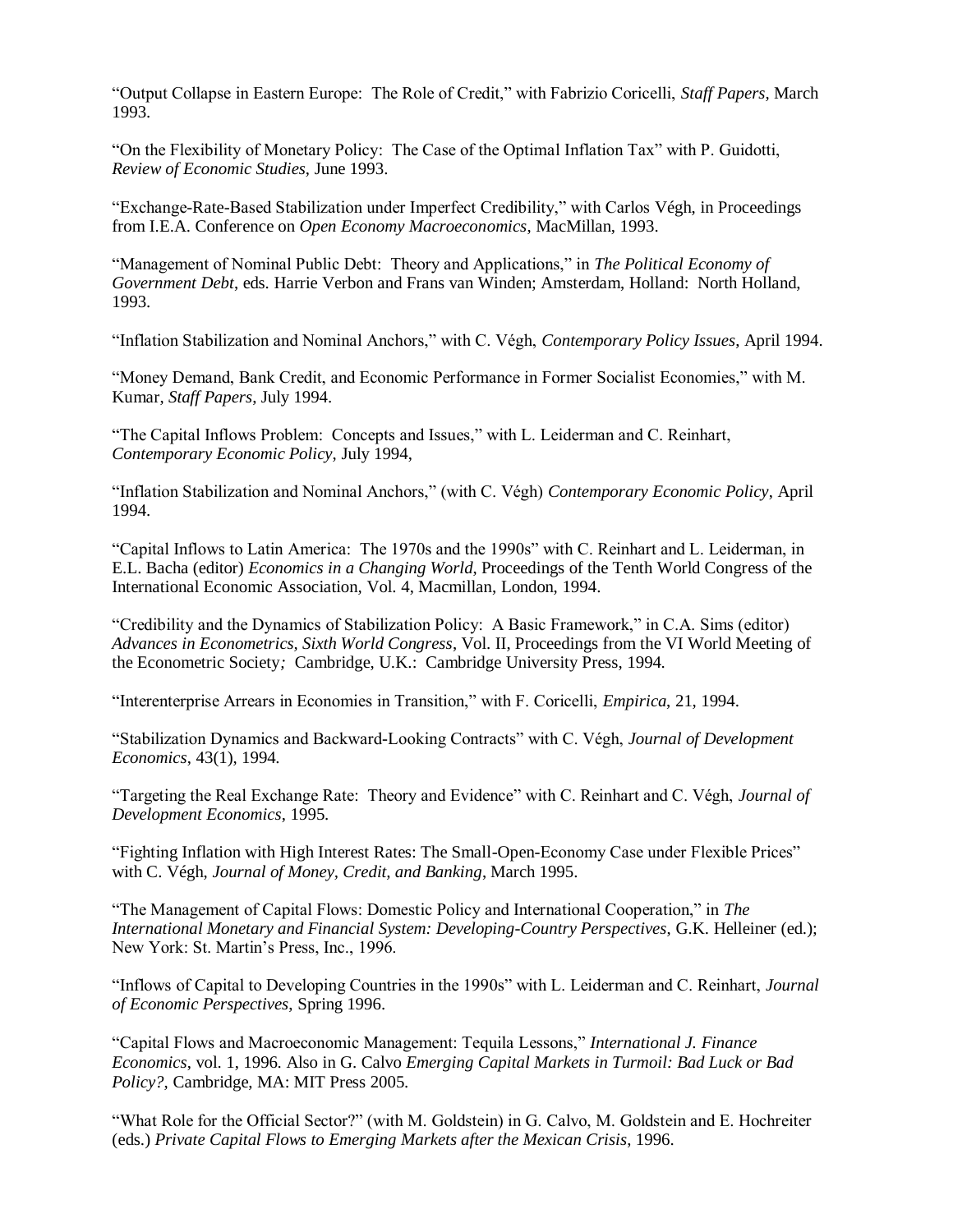"Capital Flows in Central and Eastern Europe: Evidence and Policy Options," (with R. Sahay and C. Végh) in G. Calvo, M. Goldstein and E. Hochreiter (eds.) *Private Capital Flows to Emerging Markets after the Mexican Crisis*, 1996.

"Disinflation and Interest-Bearing Money" with C. Végh, *Economic Journal*, November 1996.

"Monetary Policy and Interenterprise Arrears in Post-Communist Economies: Theory and Evidence" with F. Coricelli, *Journal of Policy Reform*, 1996.

"Petty Crime and Cruel Punishment: Lessons from the Mexican Debacle" with E. Mendoza, *American Economic Review, Papers and Proceedings*, May 1996. Also in G. Calvo *Emerging Capital Markets in Turmoil: Bad Luck or Bad Policy?*, Cambridge, MA: MIT Press 2005.

"Política Monetaria y Cambiaria en Economías en Transición" (Monetary and Foreign Exchange Policy in Transition Economies), *Anales de la Academia de Ciencias Económicas*, Argentina; 1996.

"Reflections on Mexico's Balance of Payments Crisis: A Chronicle of Death Foretold" with E. Mendoza, *Journal of International Economics*, September 1996.

"Growth, Debt, and Economic Transformation: The Capital Flight Problem" in F. Coricelli, M. DiMatteo and F.H. Hahn (eds.) *New Theories in Growth and Development*. Cambridge, UK: Macmillan, 1997.

"Varieties of Capital-Market Crises," in G. Calvo and M. King (eds.) *The Debt Burden and its Consequences for Monetary Policy*, Macmillan,1998. Also in G. Calvo *Emerging Capital Markets in Turmoil: Bad Luck or Bad Policy?*, Cambridge, MA: MIT Press 2005.

"Why is 'the Market' so Unforgiving?: Reflections on the *Tequilazo*" in J.M. Fanelli and R. Medhora (eds.) *Financial Reform in Developing Countries*, Macmillan, 1998.

"Uncertain Duration of Reform: Dynamic Implications" (with A. Drazen), *Macroeconomic Dynamics*, December 1998. Also in G. Calvo *Emerging Capital Markets in Turmoil: Bad Luck or Bad Policy?*, Cambridge, MA: MIT Press 2005.

"Capital Flows and Capital-Market Crises: The Simple Economics of Sudden Stops," *Journal of Applied Economics*, November 1998. Also in G. Calvo *Emerging Capital Markets in Turmoil: Bad Luck or Bad Policy?*, Cambridge, MA: MIT Press 2005.

"Inflation Stabilization" (with C. Végh), chapter in *Handbook of Macroeconomics*, edited by J. Taylor and M. Woodford, (Amsterdam, Netherlands: North Holland, 1999).

"Empirical Puzzles of Chilean Stabilization Policy," (with Enrique Mendoza) in G. Perry and D. Leipziger (editors) *Chile: Recent Policy Lessons and Emerging Challenges* (Washington, DC: The World Bank, 1999).

"Capital-Market Crises and Economic Collapse in Emerging Markets: An Informational-Frictions Approach," *Papers and Proceedings of the American Economic Association, American Economic Review,* May 2000.

"Contagion, Globalization, and the Volatility of Capital Flows," (with Enrique Mendoza) in Sebastian Edwards (editor) *Capital Flows and the Emerging Economies*, Chicago, University Chicago Press, 2000.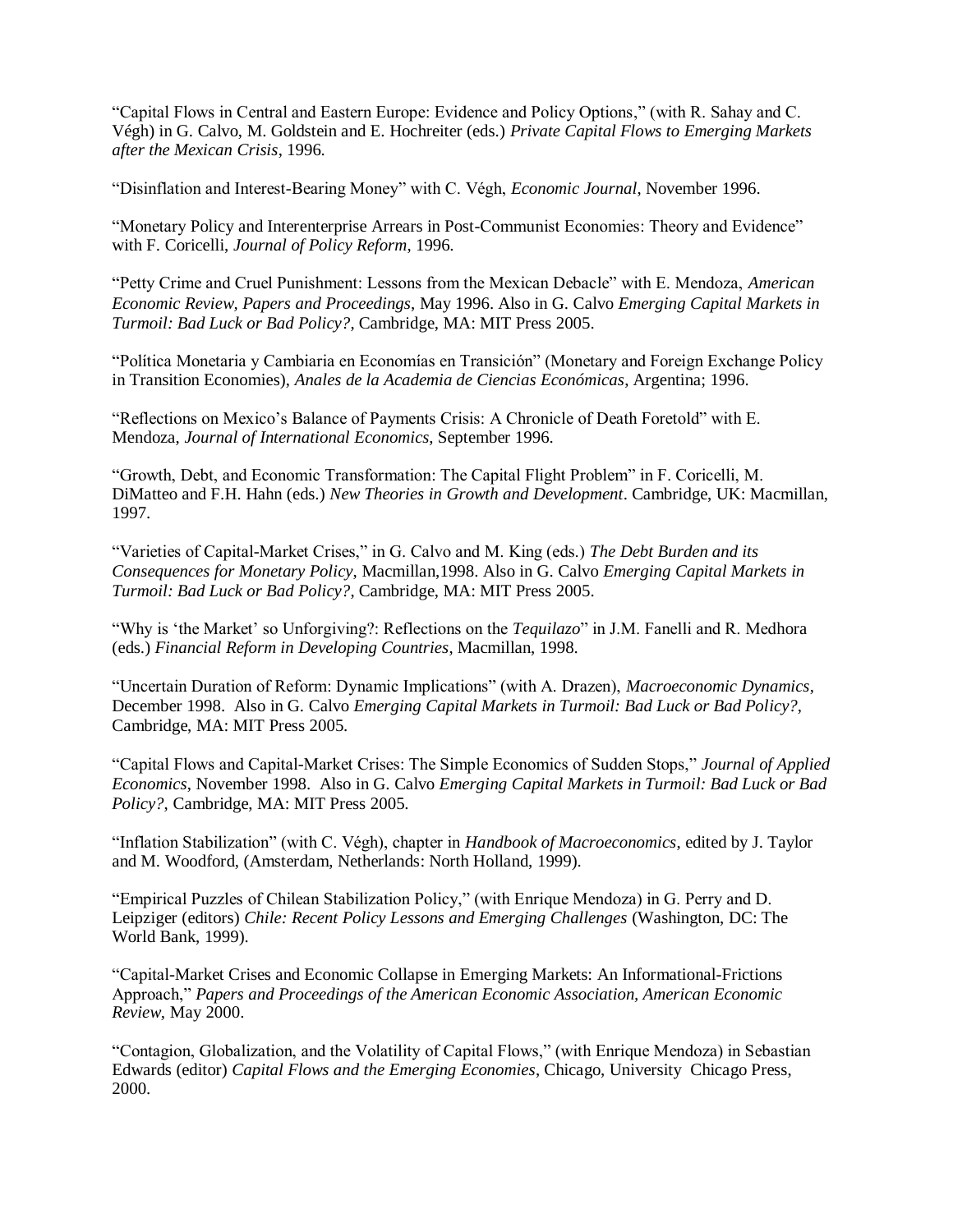"When Capital Flows Come to a Sudden Stop: Consequences and Policy," (with Carmen Reinhart), in Peter B. Kenen and Alexander K. Swoboda (editors) *Reforming the International Monetary and Financial System*, Washington, DC, International Monetary Fund, 2000. Also in G. Calvo *Emerging Capital Markets in Turmoil: Bad Luck or Bad Policy?*, Cambridge, MA: MIT Press 2005.

"Balance of Payments Crises in Emerging Markets: Large Capital Inflows and Sovereign Governments," in Paul Krugman (editor) *Currency Crises*, Chicago, University of Chicago Press, 2000.

"Betting Against the State," *Journal of International Economics*, June 2000.

"Rational Contagion and the Globalization of Securities Markets," (with Enrique Mendoza) *Journal of International Economics*, June 2000.

"Fixing for your Life" (with C. Reinhart), Brookings Trade Forum 2000. Also in G. Calvo *Emerging Capital Markets in Turmoil: Bad Luck or Bad Policy?*, Cambridge, MA: MIT Press 2005.

"Capital Markets and the Exchange Rate: with special reference to the dollarization debate in Latin America," *Journal of Money, Credit and Banking*, May 2001. Also in G. Calvo *Emerging Capital Markets in Turmoil: Bad Luck or Bad Policy?*, Cambridge, MA: MIT Press 2005.

"Economic Policy in Emerging Markets," (in Spanish) *Moneda y Crédito*, volume 212, 2001.

"On Dollarization" *Economics of Transition Journal,* 2002.

"Contagion in Emerging Markets: When Wall Street is a Carrier," proceedings from the International Economic Association Congress, vol. 3, Buenos Aires, Argentina 2002. Also in G. Calvo *Emerging Capital Markets in Turmoil: Bad Luck or Bad Policy?*, Cambridge, MA: MIT Press 2005.

"Fear of Floating"(with C. Reinhart), *Quarterly Journal of Economics,* 2002. Also in G. Calvo *Emerging Capital Markets in Turmoil: Bad Luck or Bad Policy?*, Cambridge, MA: MIT Press 2005.

"A Theory of Inflationary Inertia", volume in honor of Edmund S. Phelps, edited by P. Aghion, R. Frydman, J. Stiglitz and M. Woodford, Princeton University Press, 2003.

"Explaining Sudden Stops, Growth Collapse and BOP Crises: The case of distortionary output taxes", IMF Mundell-Fleming Lecture, *IMF Staff Papers*, 2003. Also in G. Calvo *Emerging Capital Markets in Turmoil: Bad Luck or Bad Policy?*, Cambridge, MA: MIT Press 2005.

"The Mirage of Exchange Rate Regimes for Emerging Markets Countries" (with F. Mishkin) *Journal of Economic Perspectives*, 2003. Also in G. Calvo *Emerging Capital Markets in Turmoil: Bad Luck or Bad Policy?*, Cambridge, MA: MIT Press 2005.

- "Sudden Stops, the Real Exchange Rate and Fiscal Sustainability: Argentina's Lessons"(with A. Izquierdo and E. Talvi), in Alexander V., Mélitz J., von Furstenberg G.M. (Eds.), *Monetary Unions and Hard Pegs*;
- Oxford University Press, Oxford, UK, 2003, pp. 150—181. Also in G. Calvo *Emerging Capital Markets in Turmoil: Bad Luck or Bad Policy?*, Cambridge, MA: MIT Press 2005.
- "Relative Price Volatility under Sudden Stops: The Relevance of Balance-Sheet Effects" (with A. Izquierdo and R. Loo Kung) *Journal of International Economics* 2005.
- "Inflation Inertia and Credible Disinflation The Open Economy Case," (with O. Celassum and M. Kumhof), *Journal of International Economics*.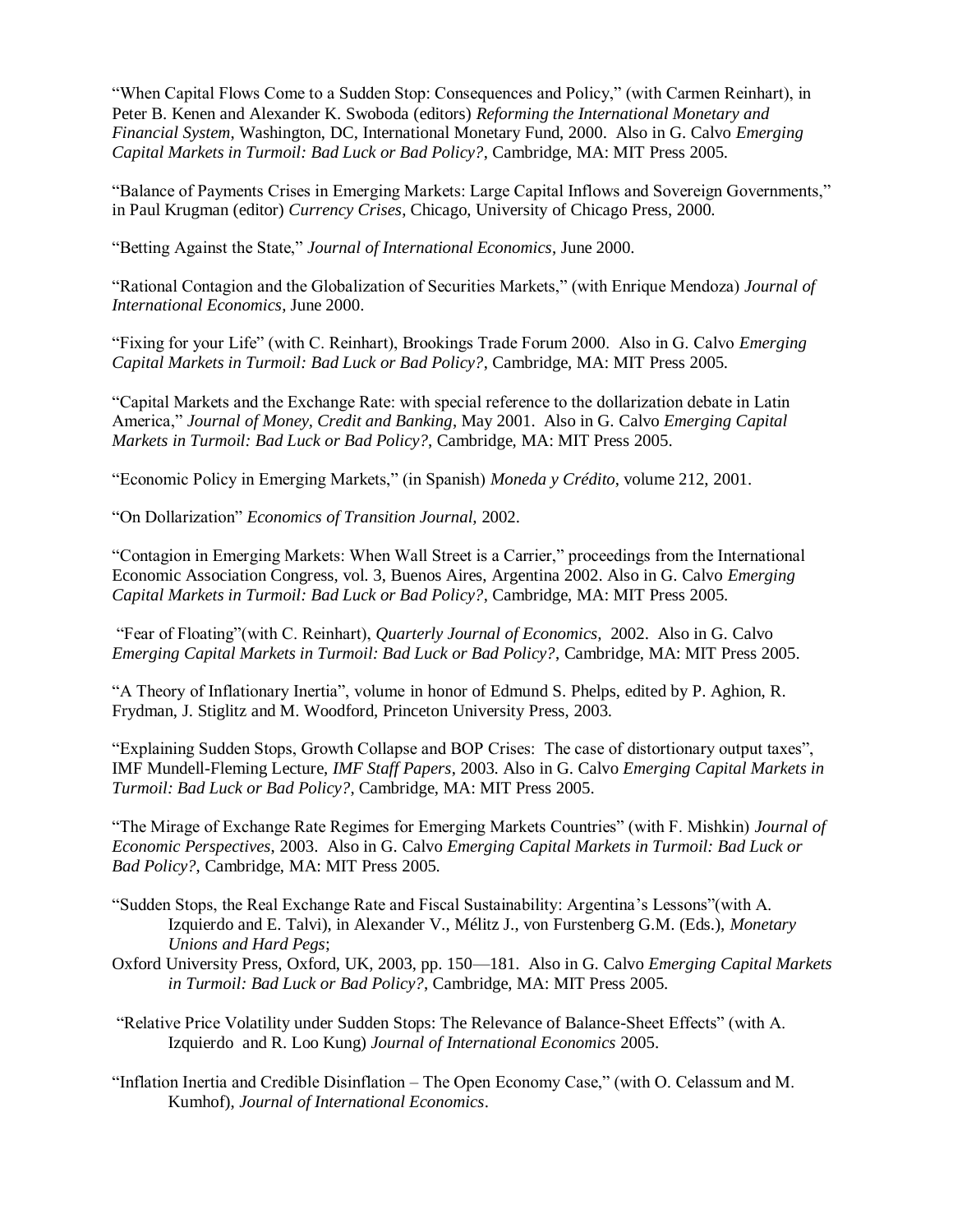- "Financial Crises and Liquidity Shocks: A Bank-Run Perspective," *European Economic Journal*, April 2012.
- "Financial Crises and Liquidity Shocks: A Bank-Run Perspective," *European Economic Review*, April 2012, pp. 317-326
- "Optimal Holdings of International Reserves: Self-Insurance against Sudden Stop," *Monetaria* (CEMLA), Vol. 1, No. 1, 2013. Also NBER Working Paper 18219, July 2012.
- "Mayekawa Lecture: Puzzling over the Anatomy of Crises Liquidity and the Veil of Finance," *Monetary and Economic Studies,* November 2013, Bank of Japan.
- "Sudden Stop and Sudden Flood of Foreign Direct Investment: Inverse Bank run, Output, and Welfare Distribution," *Scandinavian Journal of Economics* 116(1), pp. 5 – 19, 2014.
- "Jobless Recoveries during Financial Crises: Is Inflation the Way Out?" (with Fabrizio Coricelli and Pablo Ottonello), March 2013. Forthcoming in volume edited by Lawrence Christiano for the Central Bank of Chile.
- "The Liquidity Approach to Bubbles, Crises, Jobless Recoveries, and Involuntary Unemployment," forthcoming in *Economic Policy in Emerging Economies*, edited by R. Caballero and Klaus Smith-Hebbel.
- "From Chronic Inflation to Chronic Deflation: Focusing on Expectations and Liquidity Disarray since WWII," to be published in *State of Economics, The State of the World*, edited by K. Basu, MIT Press.

### *BOOKS*

*Debt, Stabilization and Development*, with R. Findlay, P. Kouri and J.B. de Macedo. Basil Blackwell, Oxford, 1989.

*Eastern Europe in Transition: From Recession to Growth?*, with M.I. Blejer, F. Coricelli, A.H. Gelb. The World Bank Discussion Papers 196.

*Money, Exchange Rates and Output*, MIT Press, Cambridge, 1996; paperback edition, 2006.

*Private Capital Flows to Emerging Markets After the Mexican Crises*, *I*nstitute for International Economics, Washington D.C., 1996.

*The Debt Burden and its Consequences for Monetary Policy*, with Mervyn King. Proceedings of a Conference held by the International Economic Association at the Deutsche Bundesbank; London: Macmillan, 1998.

*Money, Capital Mobility, and Trade, Essays in Honor of Robert Mundell* (edited with Rudi Dornbusch and Maurice Obstfeld), Cambridge, MIT Press, 2001.

*Emerging Capital Markets in Turmoil: Bad Luck or Bad Policy?*, MIT Press, Cambridge, MA, 2005.

*Macroeconomics in Times of Liquidity Crisis: Searching for the Essentials*, MIT Press, 2016.

### *OTHER PUBLICATIONS*

Book Review on *Open Economy Macroeconomics* by Rudiger Dornbusch (Basic Books, New York, 1980), in *Journal of International Economics*, Vol. 11, 1981.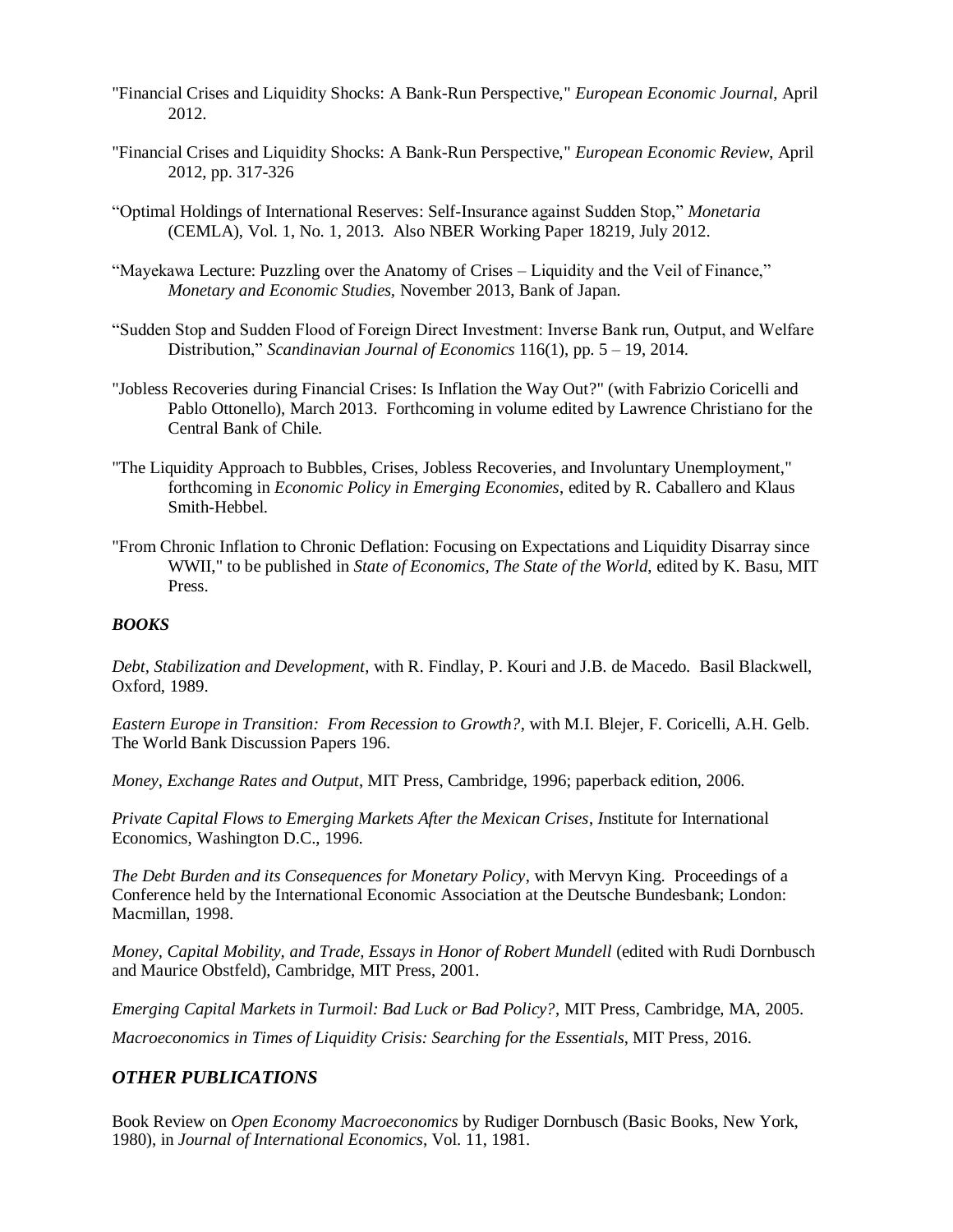Comment on "The Chilean Economy in the 1970's: Crisis, Stabilization, Liberalization, Reform," in *Journal of Monetary Economics*, Carnegie-Rochester Conference Series on Public Policy, Vol. 17, Autumn 1982.

Chapters II.3, IV.2 and V.1 (jointly with R.B. Fernandez) in *Inflación y Estabilidad*, edited by R.B. Fernandez and C.A. Rodriguez (Buenos Aires: Ediciones Macchi, 1982).

Comment on "The Stability of Rational Expectations in Macroeconomic Models," in R. Frydman and E.S. Phelps (eds.) *Individual Forecasting and Aggregate Outcomes: "Rational Expectations" Examined*  (Cambridge University Press, 1983).

Various contributions in *Economic Liberalization and Stabilization Policies in Argentina, Chile, and Uruguay: Applications of the Monetary Approach to the Balance of Payments*, edited by N. Ardito Barletta, M.I. Blejer, and L. Landau.

Entries on "Hierarchies," "Tulipmanias," "Speculative Attacks," and "Argentina: Monetary and Financial System Since 1935" (jointly with Sara Guerschanik-Calvo) in *The New Palgrave Dictionary*.

Comment on "Monetary Policy, Capital Controls and Seignorage in an Open Economy," in M. de Cecco and A. Giovannini (eds.) *A European Central Bank?: Perspectives on Monetary Unification After Ten Years of the EMS* (Cambridge University Press, 1989).

"Financial Markets and Intermediation" with Manmohan Kumar, Part I of *Financial Sector Reforms and Exchange Arrangements in Eastern Europe*, IMF Occasional Paper 102, February 1993.

"Capital Flow Reversals, the Exchange Rate Debate, and Dollarization" (with Carmen Reinhart) in *Finance and Development*, September 1999.

"The New Features of Financial Crises in Emerging Markets" (with Eduardo Fernandez-Arias) in *Wanted: World Financial Stability*, Baltimore, Johns Hopkins University Press, 2000.

"Capital Market Contagion and Recession: An Explanation of the Russian Virus" in *Wanted: World Financial Stability*, Baltimore, Johns Hopkins University Press, 2000.

"The Case for Hard Pegs in a Globalized Financial Market," OECD "Don't Fix, Don't Float" 2001.

"Dollarization: Is it worth it? Special Report in Encyclopedia Britannica – *Year in Review* 2001.

"Globalization Hazard and Delayed Reform in Emerging Markets" *Economia,* 2002.

"The Real Hazard of Globalization" *Project Syndicate*, 2002.

Currency Boards in Argentina: The Last Gasps" (with A. Izquierdo) *Project Syndicate, Prague Financial*, 2002.

"Latin America: The Nineties" Editor – Special Edition in Spanish of the *Revista Asturiana de Economía*, 2002.

"Creación y Destrucción de Liquidez: Claves de la Coyuntura y las Crisis Financieras en General," *Fundación de las Cajas de Ahorro,* Madrid. Forthcoming in the Foundation's publication.

Several columns in Voxeu.org, and Economics by Invitation, The Economist.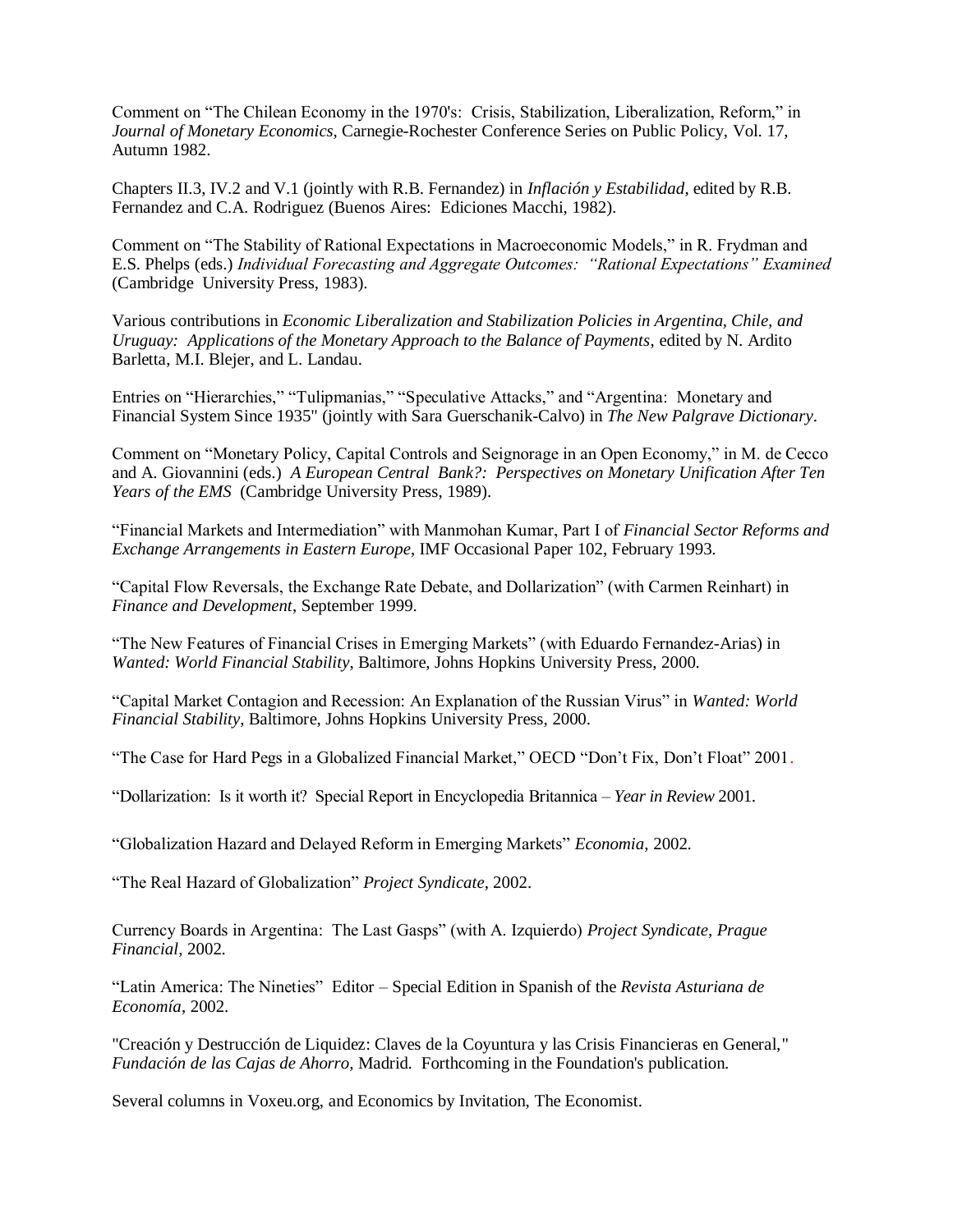#### *WORKING PAPERS*

- "Learning from Crises: Emerging Markets at the Crossroads," 2004-2005 Frank D. Graham Memorial Lecture at Princeton University, March 30, 2004, NBER Working Paper 11305, May 2005.
- "Sudden Stop, Financial Factors and Economic Collapse in Latin America: Learning from Argentina and Chile" (with E. Talvi) NBER Working Paper 11153.
- "Phoenix Miracles in Emerging Markets: Recovering without Credit from Systemic Financial Crises," (with A. Izquierdo and E. Talvi) NBER Working Paper 12101.
- "Monetary Policy Challenges in Emerging Markets: Sudden Stop, Liability Dollarization, and Lender of Last Resort," NBER Working Paper 12788
- "Interest Rate Rules, Inflation Stabilization, and Imperfect Credibility: The Small Open Economy Case," NBER Working Paper 13177, revised November 2007.
- "Systemic Sudden Stops: The relevance of Balance Sheet Effects and Financial Integration," (with A. Izquierdo and L.F. Mejia), NBER Working Paper 14026, May 2008.
- "On Capital Inflows, Liquidity and Bubbles," manuscript May 22, 2011.
- "The Labor Market Consequences of Financial Crises With or Without Inflation: Jobless and Wageless Recoveries" (with Fabrizio Coricelli and Pablo Ottonello) NBER Working Paper 18480, 2012.
- "Liquidity Deflation and Liquidity Trap under Flexible Prices: Some Microfoundations and Implications," Columbia University, March 10, NBER WP 26277, Sep 2019 [www.columbia.edu/~gc2286](http://www.columbia.edu/~gc2286)
- "Liquidity Deflation: Supply-Side Liquidity Trap, Deflation Bias and Flat Phillips Curve," March 12, in [www.columbia.edu/~gc2286](http://www.columbia.edu/~gc2286)
- "Clower Constraint and the Price Theory of Money: Global Financial Crises, Central Bank Primacy and Fiscal Deadweight," manuscript, Columbia University, April 6, 2021.

### *GRANTS/HONORS*

Recipient of a Simon Guggenheim Foundation Fellowship for 1980 - 1981.

Principal Investigator in N.S.F. Grants SOC 78-97302, SOC 79-01811, SEC 84-09810, SEC 86-05007 A01, SES 88-08992.

Fellow of the National Academy of Economic Sciences (Argentina), since 1993.

Fellow of the Econometric Society, since 1995.

King Juan Carlos Prize in Economics, October 2000.

Fellow of the American Academy of Arts and Sciences, from 2005.

LACEA Carlos Diaz Alejandro Prize, 2006.